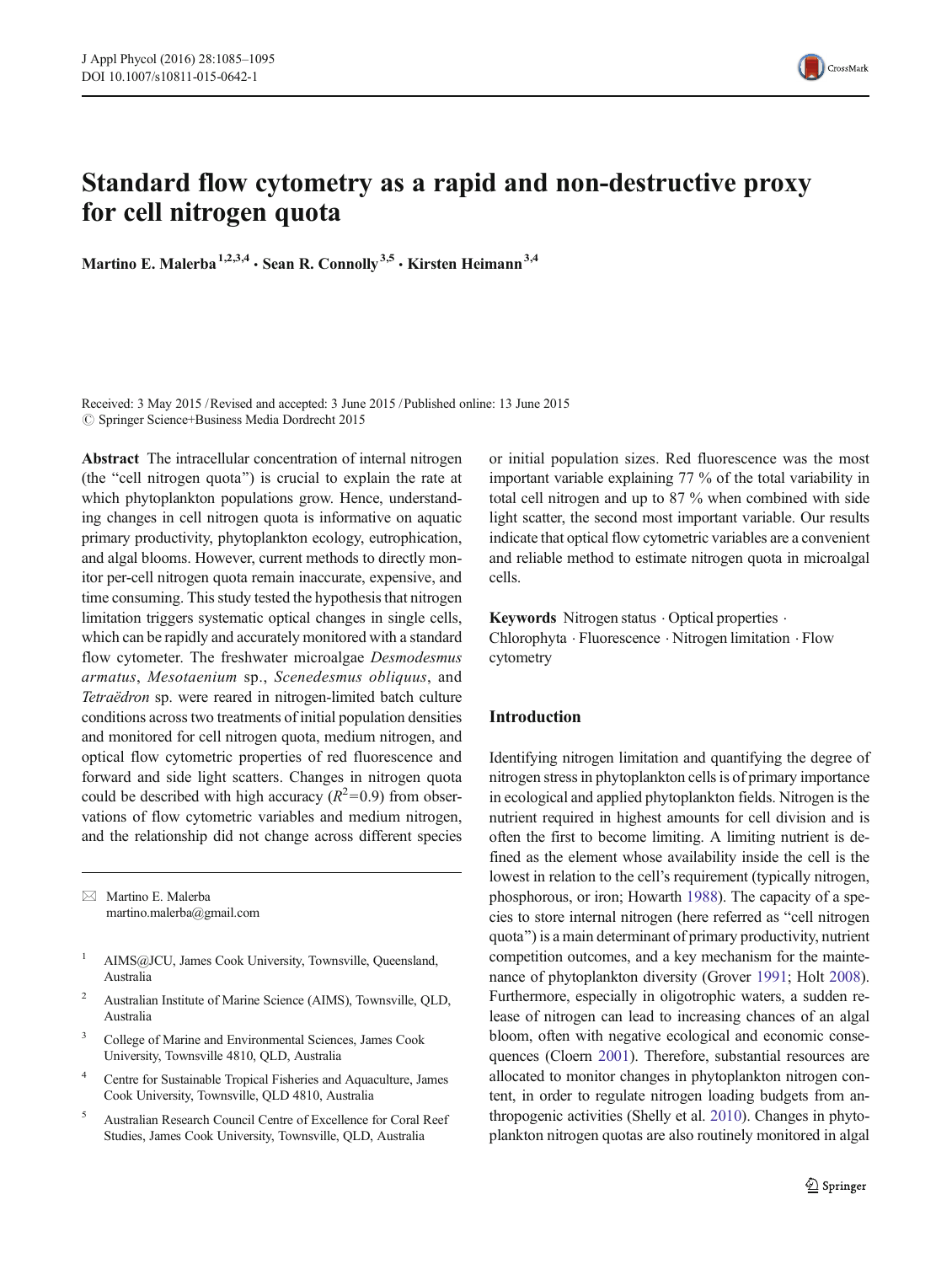aquaculture practices: an intermediate degree of nitrogen limitation is needed to balance the quality (i.e., stress-related increase in lipid and carbohydrate contents) and quantity of the final product (Adams et al. [2013\)](#page-8-0).

Current techniques to determine phytoplankton nitrogen status can be divided into direct and indirect methods, both with limited employability (Shelly et al. [2010;](#page-10-0) Beardall et al. [2001](#page-8-0)). The two most common direct methods are elemental analysis and digestion protocols. These techniques quantify the absolute and relative concentrations of single elements in biomass samples and infer the nitrogen quota of single cells (e.g., Li et al. [2014](#page-9-0); Bertilsson et al. [2003](#page-8-0); Raimbault et al. [1999](#page-9-0)). However, direct techniques tend to be costly, rely on sophisticated instruments, and, most importantly, cannot differentiate between elements derived from live and dead cells or inorganic particles, which can substantially overestimate per-cell nutrient composition (Beardall et al. [2001](#page-8-0)). Alternatively, indirect methods to quantify nitrogen status consist of "bioassays" or "enrichment experiments," where the degree of nitrogen limitation is determined by comparing the response (usually growth rate, but also changes in protein content or specific enzymatic activities) of an indicator species (or of a community of species) in a sample when re-supplied with nitrogen (e.g., Hecky and Kilham [1988](#page-9-0); Hayes et al. [1984](#page-9-0); Dodds et al. [1993](#page-9-0)). Compared to direct methods, indirect techniques generally do not rely on costly equipment and can exclude the contribution from non-autotrophic particles. However, these experiments are more time consuming (lasting up to weeks) and their results are more controversial due to influences associated with extended confinement of natural assemblages in bottles (Beardall et al. [2001](#page-8-0); Shelly et al. [2010;](#page-10-0) Graziano et al. [1996\)](#page-9-0). Collectively, these shortcomings highlight the need for a reliable and more rapid method to quantify nitrogen status in phytoplankton communities.

An alternative way to improve current estimation techniques for phytoplankton nitrogen limitation is through the analysis of single-cell optical properties. Nitrogen limitation influences many physiological and morphological aspects of phytoplankton cells such as cell volume, cell roundness, pigment composition, quantities of internal organelles, and concentrations of storage molecules (e.g., lipids, carbohydrates, proteins; Vanucci et al. [2010](#page-10-0); Rodolfi et al. [2009](#page-9-0); Adams et al. [2013;](#page-8-0) Kolber et al. [1988\)](#page-9-0). The conventional way to quantify cell morphological features is with flow cytometers, which measure optical properties such as light refraction and fluorescence signals as a laser beam excites individual cells (Sosik et al. [2010](#page-10-0); Veldhuis and Kraay [2000;](#page-10-0) Collier [2000](#page-9-0)). In this way, flow cytometric variables only depend on intrinsic properties of a cell without being influenced by total population size. Three types of flow cytometric optical signals directly relate to the anatomy and physiology of phytoplankton cells.

The red fluorescence signal is proportional to the internal concentration of chlorophyll a inside the cell and can be used to differentiate phytoplankton cells from chlorophyll-free particulate matter (Sosik et al. [1989;](#page-10-0) Dubelaar and Jonker [2000](#page-9-0)). The forward light scatter represents the light travelling along the same axis of the laser beam, and its intensity is proportional to the cell cross section (Dubelaar and Jonker [2000\)](#page-9-0). Finally, the side light scatter represents the light travelling orthogonally to the incident laser beam and its intensity relates to the internal and external structures and granularity of the cell (Dubelaar and Jonker [2000](#page-9-0)). If the oncoming of nitrogen limitation leads to systematic anatomical and physiological changes within a cell, then, a flow cytometric optical analysis should provide a quantifiable signal for evaluating cell nitrogen quota in ways that are instantaneous, non-destructive, precise, and practical to monitor with automatic programmable instruments.

Optical properties detected with flow cytometers have already been successfully used to infer specific features in phytoplankton cells (Balfoort et al. [1992\)](#page-8-0). The red fluorescence signal accurately  $(R^2>0.8)$  predicted per-cell concentration of various pigments across different marine phytoplankton species (Cavender-Bares et al. [1999\)](#page-8-0). Furthermore, analysis of forward light scatter signals provided information about the calcification level in coccolithophore cells (von Dassow et al. [2012](#page-10-0)). Regarding the relationship between optical proprieties and nitrogen status, flow cytometric red fluorescence of Prochlorococcus, Synechococcus, and picoeukaryotes showed a significant increase following nitrogen addition, which did not occur when supplied with non-limiting iron and phosphorous (Davey et al. [2008](#page-9-0)). Also, Microcystis aeruginosa showed a positive relationship between flow cytometric red fluorescence and medium nitrogen availability (Brookes et al. [2000](#page-8-0)). Therefore, flow cytometric variables of red fluorescence and forward and side scatter, all appear to be sensitive to changes in nitrogen status across different phytoplankton species and growth conditions.

It is important to consider and account for the effects of photoperiod when evaluating the use of optical properties as a proxy for nutrient status in phytoplankton cells (DuRand and Olson [1998](#page-9-0); Mas et al. [2008](#page-9-0)). Photoperiod regulates the cell cycle: formation of cleavage furrows in the cell wall, organelle replication, increase in photosynthetic performance, and change in cell shape and size (Roenneberg and Mittag [1996;](#page-10-0) Luning [2005](#page-9-0)). As a result, optical properties of a cell also change depending on cell cycle relative to photoperiod (DuRand and Olson [1998;](#page-9-0) DuRand et al. [2002\)](#page-9-0). Hence, in order to eliminate diurnal effects, data collection was standardized with respect to sampling time.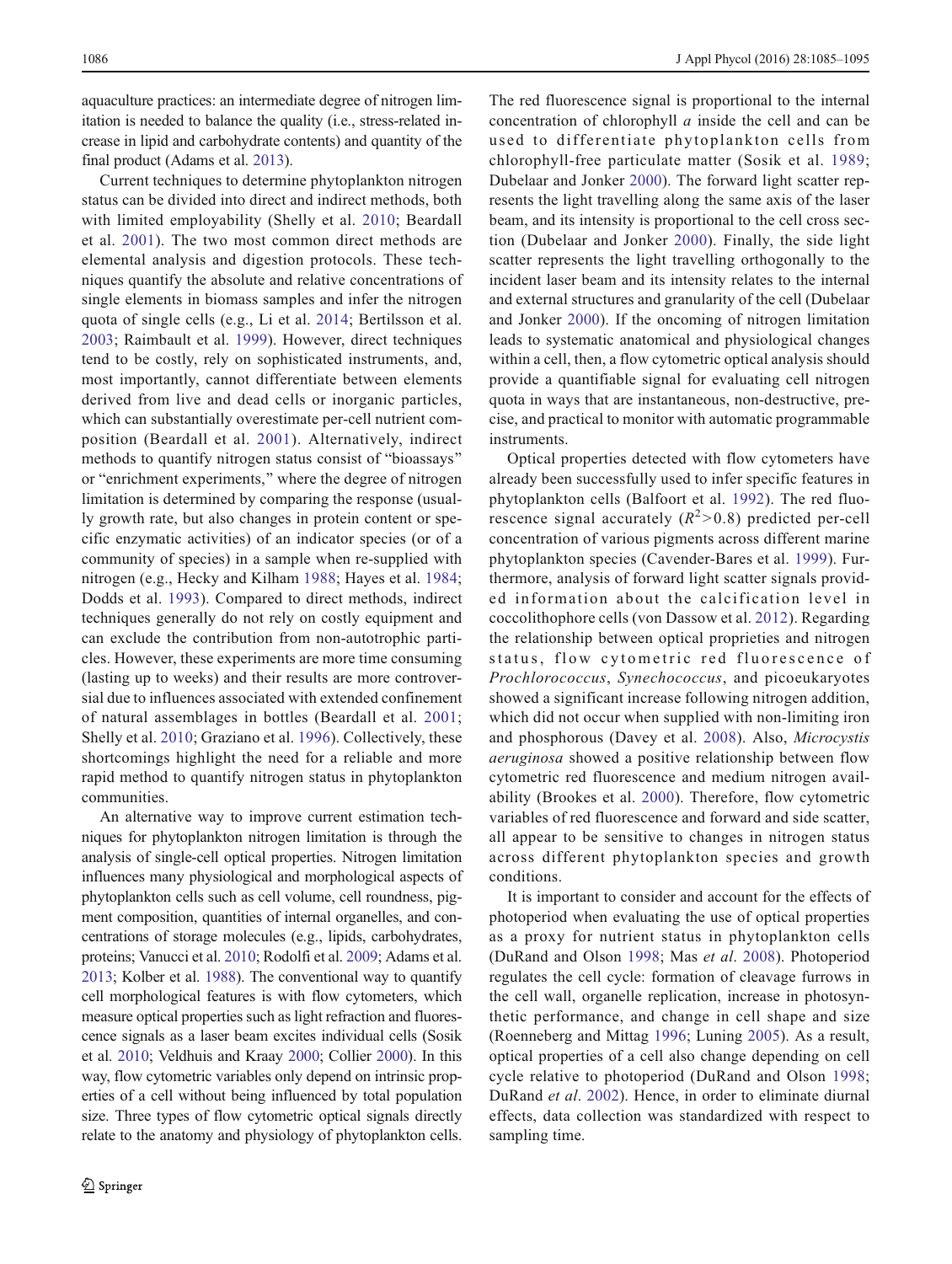The aim of this study was to investigate whether cell optical properties measured daily at 18:00 with a standard flow cytometer can be used as an accurate predictor of nitrogen quota in four nitrogen-limited microalgal species Desmodesmus armatus, Mesotaenium sp., Scenedesmus obliquus, and Tetraëdron sp. grown in laboratory batch culture. In the experiment, nitrogen-limited cultures were resupplied with nitrate and monitored daily until stationary phase across two treatments of initial inoculation densities. Our results demonstrate that flow cytometric optical properties can serve as excellent proxies for nitrogen quota in laboratory batch cultures.

## Material and methods

Monoclonal 1.2 L batch cultures of three green microalgae, Desmodesmus armatus (R. Chodat) E. Hegewald (culture accession: NQAIF301), Scenedesmus obliquus (Turpin) Kützing (NQAIF299), and Tetraëdron sp. (NQAIF295), and one charophyte, Mesotaenium sp. (NQAIF303), were sourced from the North Queensland Algal Culturing and Identification Facility at James Cook University (Townsville, QLD). The four species coexist in nature and are among the most common and resilient species in the area where they were originally isolated, at the Tarong Power Station ash-dam (Tarong, Queensland, Australia). Mother cultures were reared in standard Bold Basal Medium (BBM; Nichols [1973\)](#page-9-0). All chemicals for culturing and nutrient analyses were purchased from Sigma-Aldrich. Nitrogen was set as the limiting factor for growth in all experimental cultures, by acclimatizing in nitrogen-free BBM prior to the beginning of the experiments until population density reached stationary phase and successively supplying 1000 μmol-N  $L^{-1}$  of sodium nitrate (NaNO<sub>3</sub>), which represents a third of the original BBM nitrogen concentration. Potential for carbon limitation was minimized by ensuring pH levels below 7 by buffering the modified nitrate-BBM with 4-(2-hydroxyethyl)-1-piperazineethanesulfonic acid (HEPES) at 8 mmol  $L^{-1}$  and by supplying NaHCO<sub>3</sub> at 2.38 mmol  $L^{-1}$ . Cultures were kept in a temperaturecontrolled room at  $27\pm3$  °C with a 14–10-h day-night cycle at a light intensity of 70 µmol photons  $m^2$  s<sup>-1</sup>. Cultures were continuously mixed with magnetic stirrers at 300 rpm (IKA RCT Basic, IKA Labortechnik, Germany) and aerated with 0.45 μm filtered air (Durapore, Millipore). Glassware was acid-washed (10 % HCl), and all culturing materials were autoclaved and handled aseptically in a laminar flow cabinet.

Experimental design To test for the influence of light penetration and per-cell medium nitrogen availability, two independent replicate cultures for each of the four species were grown at two treatments of initial inoculation densities, leading to different per-cell nitrogen availabilities and mean light penetrations. Culture volume was standardized at 1 L. To standardize initial conditions for biomass and light penetration across species with different cell sizes, starting inoculation cell densities were set at optical densities of 0.01 for the low initial inoculation treatment and were increased fivefold to 0.05 for the high initial inoculation treatments. Initial medium nitrogen was kept constant at 1000 µmol-N  $L^{-1}$ , which meant an approximate fivefold difference in per-cell medium nitrogen availability between the two treatments. Inoculation densities were based on preliminary analysis of the species to ensure from 3 to 6 days of fast nitrogen-driven population growth. Optical densities were measured at 750 nm on three 250 μL mother culture samples loaded on standard 96-well plates (EnSpire® Multimode Plate Reader; PerkinElmer, USA).

It is important to consider and account for the effects of photoperiod when evaluating the use of optical properties as a proxy for nutrient status in phytoplankton cells (Mas et al. [2008;](#page-9-0) DuRand and Olson [1998\)](#page-9-0). Photoperiod regulates the cell cycle: formation of cleavage furrows in the cell wall, organelle replication, increase in photosynthetic performance, and change in cell shape and size (Luning [2005;](#page-9-0) Roenneberg and Mittag [1996\)](#page-10-0). As a result, optical properties of a cell also change depending on cell cycle relative to photoperiod (DuRand et al. [2002](#page-9-0); DuRand and Olson [1998](#page-9-0)). Hence, data collection was conducted every day at 18:00, in order to control for any diurnal fluctuations.

Flow cytometric analysis Three replicate measurements per culture were taken every day at 18:00 loading 250 μL on a 96-well plate and measured with a Guava EasyCyte flow cytometer (Millipore, USA). Before cytometric analysis, each sample was diluted with deionized (DI) water between 25 and 50 times to maintain the optimal precision range of the instrument (50 to 500 cells  $\mu L^{-1}$ ). Optical variables are represented by the mean of the cytometric histograms for red fluorescence, forward scatter, and side scatter. The excitation light was a blue laser at 488 nm and 75 MW, and emission was recorded at 488±6 nm for forward and side light scattering and at  $690 \pm 50$  nm for red fluorescence as individual cells pass through a microcapillary flowcell at 0.1 μL sec−<sup>1</sup> . Population size and optical coefficients were estimated after excluding dead cells and inorganic particles characterized by low red fluorescence signals. Instrument precision was periodically checked with Guava easyCheck beads (Catalog No. 4500-0025, Millipore), ensuring a coefficient of variation (CV)  $\leq$  5 % for all detectors. Flow cytometric optical values are relative to the voltage applied to the photodetector. We controlled for the sensitivity of the photodetector by keeping it constant throughout all experiments and all species. Moreover, we facilitated result reproducibility by normalizing flow cytometric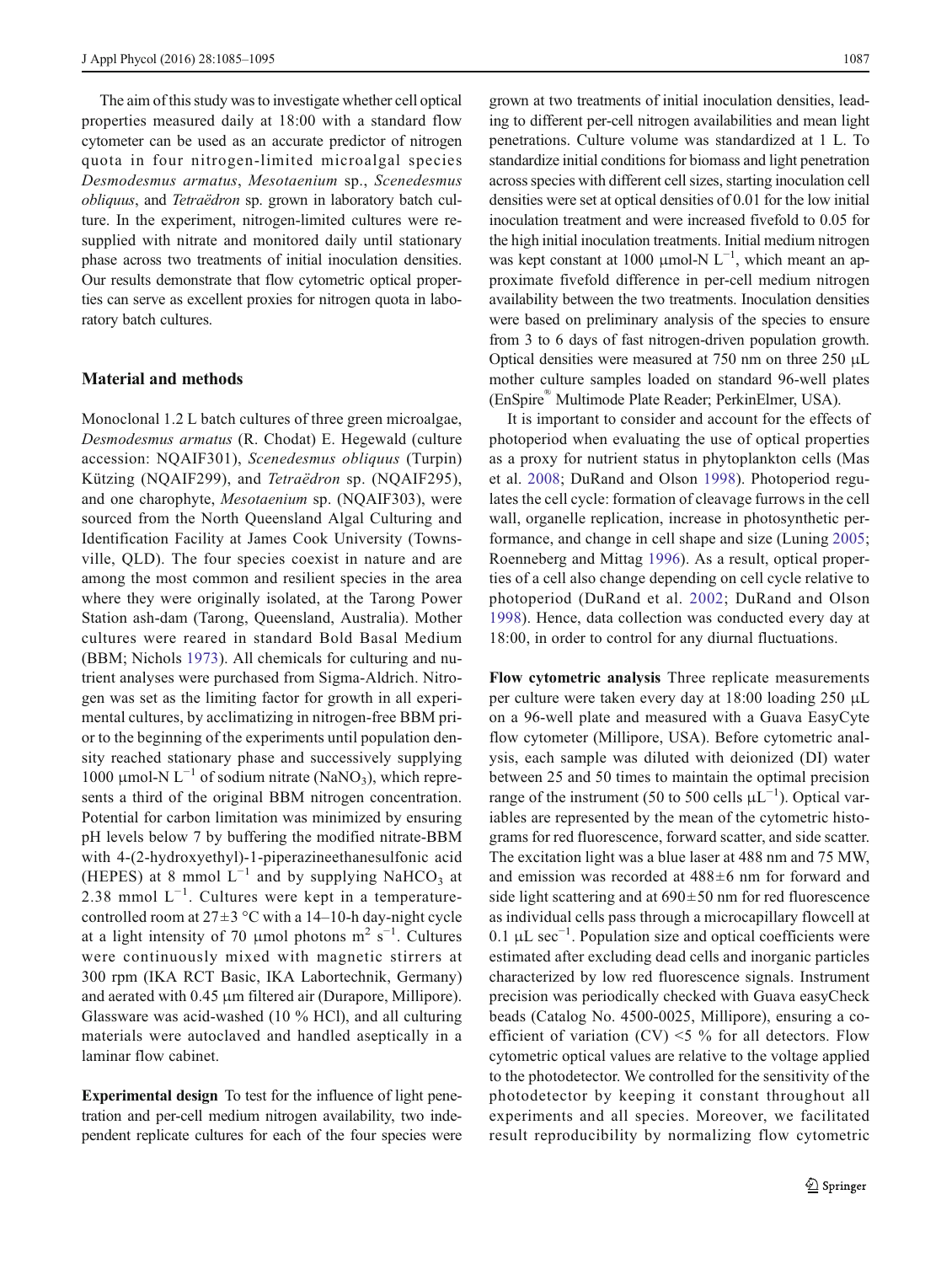readings by the optical mean values of the easyCheck beads, a strategy already adopted by DuRand and Olson [\(1996,](#page-9-0) [1998](#page-9-0)) and Mas et al. ([2008\)](#page-9-0).

Medium nitrogen analysis Phytoplankton cells can respond with nitrite  $(NO<sub>2</sub><sup>-</sup>)$  excretion when initially exposed to a surge of ambient nitrate  $(NO_3^-;$  Malerba et al. [2012\)](#page-9-0). Hence, we quantified total medium nitrogen as the sum of nitrate and nitrite ambient concentrations with the ultraviolet spectrometric screening method (Lanoul et al. [2002](#page-9-0)). Three 1.25 mL replicate samples per culture of filtered supernatant were acidified with 25 μL 1 N HCl to prevent interference from hydroxide or carbonate molecules (Clescerl et al. [1999\)](#page-8-0). After vortexing, 250 μL was transferred onto a 96-well plate (Ultraviolet-Star, Greiner Bio-One GmbH) and optical density was measured at 230 nm  $(OD<sub>230</sub>; EnSpire)$ . Also, because certain types of dissolved organic matter can also absorb at 230 nm and  $NO_3^-$  and  $NO_2^-$  do not absorb at 275 nm, a second measurement at 275 nm  $OD_{275}$ ) was used to correct each  $OD_{230}$ reading (Clescerl et al. [1999](#page-8-0)). The standard curve for  $OD_{230}$  $OD<sub>275</sub>$ ) was linear across the range of nitrogen concentrations used in the experiments ( $R^2 \ge 0.995$ ).

Total particulate nitrogen and cell nitrogen quota Estimation of total particulate nitrogen content was performed by digesting biomass samples and oxidizing all nitrogen to nitrate following the persulfate oxidation method (Eaton et al. [2005](#page-9-0); Delia et al. [1977](#page-9-0); Solorzano and Sharp [1980\)](#page-10-0) and later estimating total nitrate-only concentration with the salicylate method (Cataldo et al. [1975\)](#page-8-0). Cell nitrogen quota was then estimated for each sample by dividing total particulate organic nitrogen by the population size at each day of the experiment. The persulfate digestion required two reagent solutions: (1) 2.01 g of  $K_2S_2O_8$  and 1.5 mL of 5 M NaOH in 100 mL DI water (made fresh daily) and (2) 6.18 g  $H_3BO_3$  and 0.8 g NaOH in 100 mL DI water (stable solution). Nitrate determination with the salicylate protocol required two reagent solutions: (3) 0.5 g of  $C_7H_6O_3$  in 10 mL of conc.  $H_2SO_4$  (made fresh daily) and (4) 200 g NaOH in 1 L DI water (stable solution). Inorganic and organic standard nitrogen stocks were  $(1)$  1.011 g KNO<sub>3</sub> in 1 L DI water for the inorganic control and (2) 0.75 g of glycine in 1 L DI water for the organic control.

The procedure for determining total particulate nitrogen consisted of three steps. Firstly, cells were separated from the supernatant by centrifuging between 2 to 14 mL of sample (depending on the total nitrogen content in the sample) at  $3000 \times g$  at 5 °C for 10 min, gently removing 12 mL of supernatant, and re-suspending the biomass by diluting with DI water to a total volume of 14 mL. The procedure was repeated four times and, at the end of the fourth cycle, cells were concentrated in 2 mL. Secondly, biomass digestion was carried out by mixing 2 mL of reagent (1) with the concentrated biomass samples, autoclaving the solution for 30 min at 121 °C, and allowing to rest in the autoclave overnight. We checked that increasing autoclaving time to 45 and to 60 min did not change the digestion efficiency. Thirdly, total nitrate was determined by mixing 300 μL of digested sample and 400 μL of reagent (3), vortexing, and incubating at room temperature for 20 min. Then, 5.7 mL of reagent (4) was added to the solution. Optical density was read at 410 nm after loading 350 μL on a 96-well plate (EnSpire). For each sample, total nitrogen concentration was calculated based on a linear regression from a 7-point calibration curve, made daily from potassium nitrate stock ( $R^2$ >0.99). A second 7-point calibration curve made daily from organic glycine and served as positive control for the persulfate oxidation method.

Statistical analysis A multiple linear regression was carried out to examine daily changes in cellular internal nitrogen as a function of five continuous explanatory variables of per-cell red fluorescence, per-cell forward and side light scatters, medium N concentration, population size, and two categorical explanatory variables of the two experimental initial conditions and the four species. To ensure linearity, red fluorescence, forward light scatter, side light scatter, and population size were natural log transformed, while medium N concentration was square root transformed. To satisfy the assumptions of generalized linear models, we avoided biases due to multicollinearity between main effects by setting a cutoff variance inflation factor value of 5 (Zuur et al. [2009\)](#page-10-0). In the data, all dynamics transitioned from states of high nitrogen-low population size to zero nitrogen-high population size; as a result, the variables for medium nitrogen and population size were highly negatively correlated (variance inflation factor of 12) and could not be both included as explanatory variables in the same model. However, availability of medium nitrogen was clearly the underlying driver: a decrease in irradiance from increased population size and increased self-shading is expected to increase per-cell red fluorescence, due to higher pigmentation from photoacclimatization (Sosik et al. [1989\)](#page-10-0). Conversely, a decrease in medium nitrogen availability should coincide with a decline in cell red fluorescence, due to reduced photosynthetic rate from factors such as reduced N-rich pigments, reduced thylakoid efficiency, decline in photosystem II density, reduction in light-harvesting complex, and a decline in enzymatic activities (Turpin [1991\)](#page-10-0). Because we observed decreasing red fluorescence during the experiments, medium nitrogen is implicated as the driver. Hence, population size was removed from the initial full model and this reduced the maximum variance inflation factor score to 2.7, which was below the assumed cutoff value of 5.

Combinations between the four species and two initial inoculation densities could produce different interactive effects on optical properties, medium nitrogen, or total cell nitrogen. To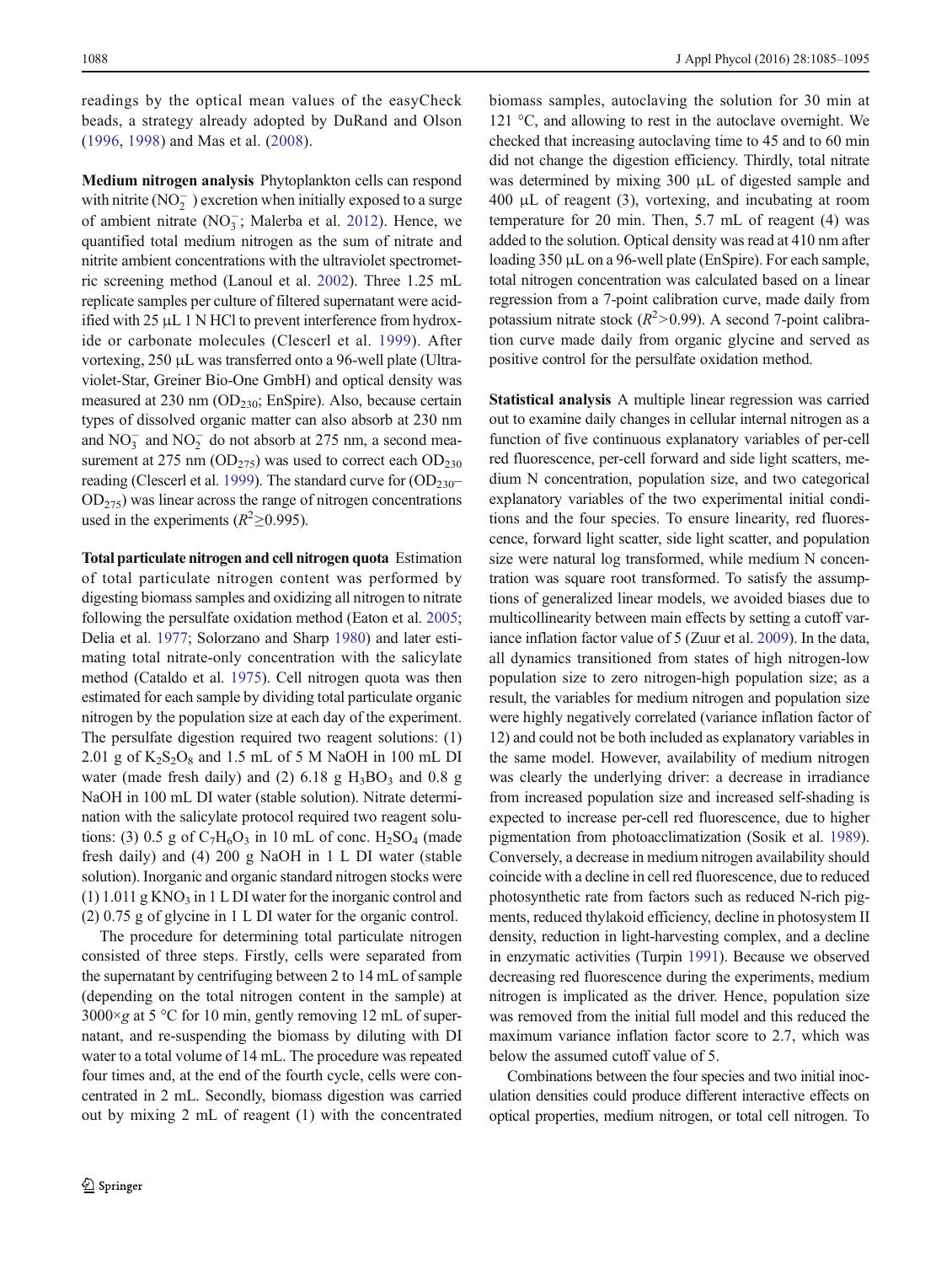account for this, nine two-way interaction terms were included for all combinations between all continuous variables and the categorical explanatory variables of species and initial population size (also including an interaction term between the two categorical variables). Furthermore, three additional interaction terms were included between all combinations of optical properties with each other, to account for likely interactions between physical properties of a cell (e.g., fluctuations in red fluorescence can depend on changes in forward or side light scatters). Overall, 31 estimated parameters were included in the initial full model, with a total of 89 residual degrees of freedom. Standard diagnostic plots on model residuals were examined to ensure normality (QQ plot), homoscedasticity (standardized residuals vs. fitted values) and absence of influential observations or outliers (Cook's distance <0.5). Bayesian information criterion (BIC; Schwarz [1978](#page-10-0)) was adopted to determine the bestfitting model from all possible candidates, obtained by removing single or combination of parameters from the initial fully parameterized model. The best-fitting model following BIC model selection is the one that minimizes the formula:  $-2 \times L$  $+2 \times k \times (ln(n) - ln(2\pi))$ , where L is the maximum likelihood score,  $k$  is the total number of calibrated parameters, and  $n$ is the sample size.  $\triangle BIC$  was then calculated by subtracting the BIC score of the best model from all other scores (i.e., the  $\Delta$ BIC for the best model is 0). In general, models with  $\Delta$ BIC between 0 and 2 should be considered as having substantial empirical support (Kass and Raftery [1995;](#page-9-0) Strong et al. [1999](#page-10-0)). Model selection was carried out with the R package MuMIn (Barton [2014](#page-8-0)).

For the best-fitting model selected by BIC, the independent contribution of each explanatory term to the total explained variability was calculated with the hierarchical partitioning method (HPM) by Chevan and Sutherland ([1991](#page-8-0)). The HPM method isolates the unique contribution of each single variable in a multiple regression analysis. For example, the contribution of variable U to the total  $R^2$  of a multiple regression including  $U$ ,  $V$ ,  $Y$ , and  $Z$  is calculated by evaluating the incremental improvement in total explained variance  $(R_U^2)$ when introducing  $U$  to all possible model configurations, averaged within a certain model size (i.e., first order: *V*, *Y*, *Z*; second order: VZ, YZ, VY; third order: VYZ). Finally, the unique contribution of U to the total  $R^2$  in the multiple regression is calculated by taking the average of the three  $R_U^2$  scores across the first, second, and third orders of model sizes (Gromping [2006\)](#page-9-0). The 95 % confidence intervals (CI) for the relative contributions are calculated by ordinary nonparametric bootstrapping of all observations in the dataset (with replacement)  $10<sup>4</sup>$  times and repeating the HPM method for each bootstrapped dataset (Gromping [2006](#page-9-0)). HPM and bootstrapped CI were calculated with R package relaimpo (Gromping [2006,](#page-9-0) [2007](#page-9-0)). Statistical computer software R and

RStudio were used for all analyses and graphs (R Core Team [2014;](#page-9-0) RStudio [2013](#page-10-0)).

## Results and discussion

This study confirmed the hypothesis that flow cytometric optical properties could reveal information about nitrogen quota in laboratory batch cultures. Of all the competing models derived from removing single or combinations of parameters from the starting full model, only one fell within the threshold level of ΔBIC<2 (Table [1](#page-5-0)). This best-fitting model explained 90.2 % of the changes in cell nitrogen quota as a function of the main effects for all three optical properties (i.e., red fluorescence and forward and side light scatters) and available medium nitrogen (Tables [1](#page-5-0) and [2](#page-6-0)). Model selection did not detect any important main or interactive effects of species (Table [1](#page-5-0)), implying that the effects of the main explanatory variables were consistent across all four species. Similarly, initial population size was not included in the best model (Table [1](#page-5-0)), indicating that any effects of different per-cell medium nitrogen availabilities were implicitly accounted for by optical properties and medium nitrogen. The best-fitting model performed very well across all four species and for both initial nitrogen conditions  $(r=0.87-0.94)$ , showing no evidence of bias (Fig. [1\)](#page-6-0). Red fluorescence had the highest explanatory power in the analysis. The total explained variability in the best-fitting model was 90 %, but optical parameters of red fluorescence, forward scatter, and side scatter contributed to 88 %, and only the remaining 2 % was explained by medium nitrogen (Fig. [2](#page-7-0)). Indeed, a linear model including only the two most influential explanatory variables, red fluorescence and side scatter, could explain 87 % of the total variability in total cell nitrogen (Fig. [3\)](#page-7-0), of which the overwhelming majority (77 %) could be explained with a simple linear regression only including red fluorescence (Fig. [4\)](#page-8-0). Overall, these results strongly support the hypothesis that optical variables are a potential proxy for nitrogen quota for all four algal species reared in laboratory nitrogen-limited batch culture conditions.

The existence of a relationship between nitrogen quota and cell optical properties is consistent with our understanding of nutrient-limited growth in autotrophic cells. Together with carbon, nitrogen is the element in the highest demand during cell division, and when nitrogen is in short supply, cells respond by relocating nitrogen from storage molecules to vital metabolic functions (Mulholland and Lomas [2008](#page-9-0); Dortch et al. [1984](#page-9-0)). Hence, low nitrogen status usually coincides with a decline in N-rich pigments, density of internal organelles, and decrease in cell size, which are all related to the optical properties recorded with a flow cytometer: the intensity of the red fluorescence signal is mainly proportional to the total pigment concentration (especially chlorophyll a), forward light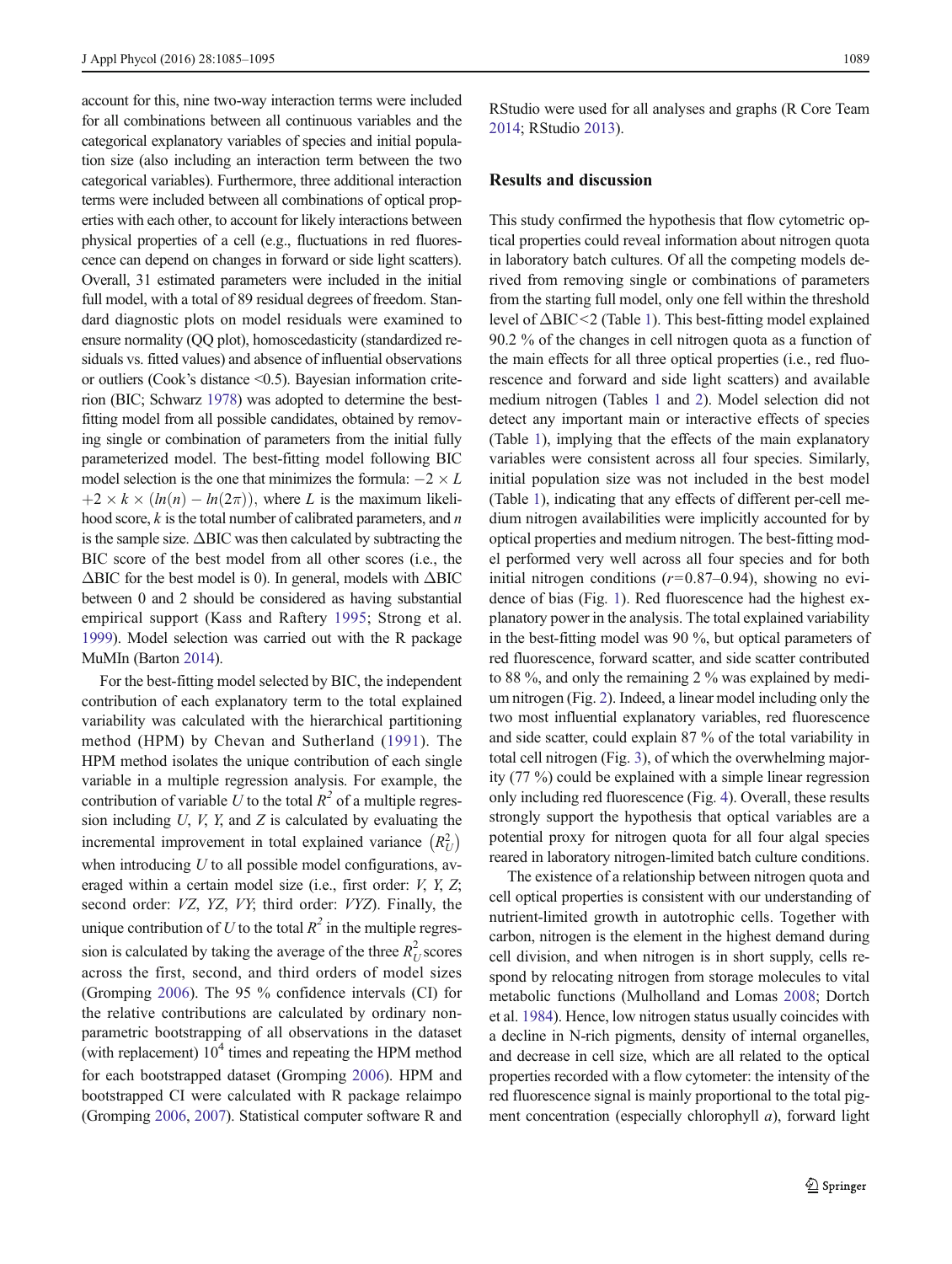<span id="page-5-0"></span>

| Ш       |  |
|---------|--|
| co<br>Ò |  |
| Ξ       |  |
| æ       |  |

Model #Model terms

Intercept Exp. log(Fwd) log(Red) log(Side) Species sqrt(MdN) Exp:log(Side) Exp:sqrt(MdN) log(Fwd):log(Red) 1 $1 \t -17.77 \t 0.32 \t 0.90 \t 0.35 \t 0.01$ 2 $-18.21$  −0.57 1.06 0.32 0.01 0.39 0.01 0.39 3 <sup>−</sup>17.66 + 0.32 0.86 0.37 0.01 4 <sup>−</sup>17.95 0.96 0.41 0.01 5 <sup>−</sup>18.00 0.36 0.98 0.15 0.01 6 $-17.64$  + 0.30 0.83 0.34 0.01 + 7 $\frac{7}{7}$   $-\frac{17.74}{0.01}$  0.45 0.90 0.37 0.01 8 $8$   $-17.87$  + 0.30 0.92 0.34 0.01 + 9 <sup>−</sup>19.09 + 0.90 1.23 <sup>−</sup>0.90 + $+$  0.02  $+$ 10 $0 \t -17.87 \t + \t 0.28 \t 0.89 \t 0.30 \t + \t 0.01 \t +$  + Model #Model terms log(Fwd):log(Side) log(Fwd):Species log(Red):log(Side) log(Side):Species R2 df LogLik BIC <sup>Δ</sup>BIC Cum. Weight 1 $0.90 \t 6 \t 16.38 \t -4.03 \t 0.00 \t 0.46$ 2 $0.90 \qquad 7 \qquad 17.46 \qquad -1.42 \qquad 2.61 \qquad 0.12$ 3 $\frac{0.90}{7}$   $\frac{17.15}{17.15}$   $\frac{-0.79}{3.23}$   $\frac{0.09}{0.09}$ 4 $\frac{0.89}{5}$   $\frac{11.97}{0.00}$   $\frac{4.02}{0.06}$  0.06 5 0.07 0.90 7 16.75 0.01 4.04 0.060.06 6 $0.91$  8 18.89  $0.52$  4.55 0.05 7 0.088 and  $\begin{array}{ccccccc} 0.90 & 7 & 16.42 & 0.68 & 4.71 & 0.04 \end{array}$ 88 a  $18.80$  0.71  $4.73$  0.04 9 + 0.35 + 0.94 18 42.66 0.85 4.88 0.040.04 100.91 9 20.92 1.26 5.28 0.03

Table 1Summary table for the ten best models following Bayesian information criterion (BIC) model selection

Rows represent individual models ordered from lowest to highest BIC score. Columns indicate each model term (main effects or interactions that were selected at least once in the top ten models). coefficient of determination  $(R^2)$ , degree of freedom (df), maximum log-likelihood score (LogLik), BIC score,  $\Delta BIC$ , and cumulative weight. Presence for model terms is indicated with either its estimated parameter value for continuous variables or with a "+" sign for categorical variables. Models were judged based on ΔBIC, calculated by subtracting the overall best BIC score from the scores of each model (hence, by definition, the ΔBIC of the best model is 0). Interaction terms between two variables are represented with the column sign (";")

Exp. the two initial conditions of starting population densities, Fwd forward light scatter, Red red fluorescence, Side side light scatter, MdN the available medium nitrogen

1090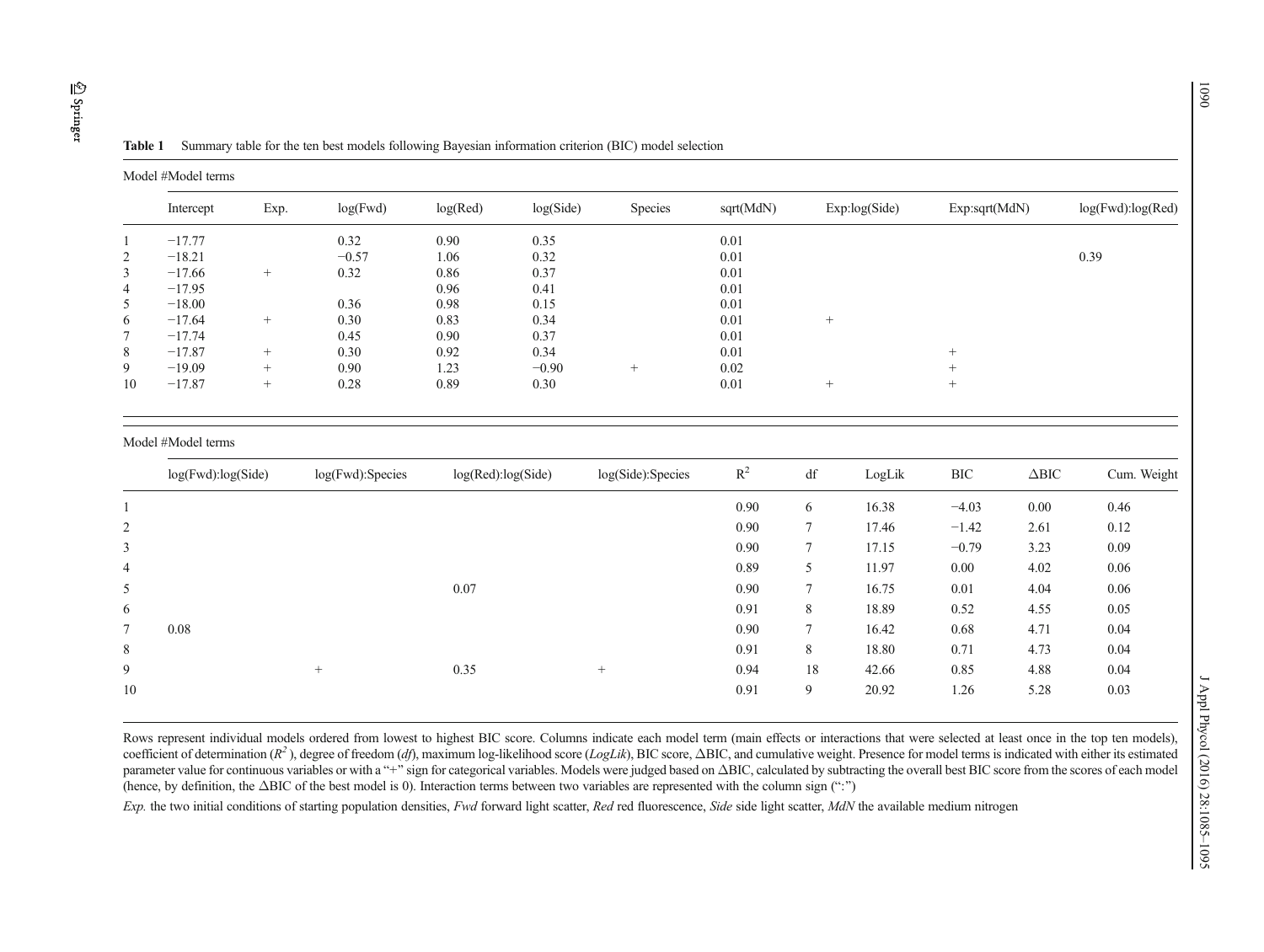<span id="page-6-0"></span>

| Source (transformation)             | Sum of squares | df  | Mean square | $F$ value | Prob $(F)$ |
|-------------------------------------|----------------|-----|-------------|-----------|------------|
| Red fluorescence $(\log_e)$         | 41.8           |     | 41.8        | 899.1     | < 0.0001   |
| Side scatter $(\log_e)$             | 5.6            |     | 5.6         | 119.6     | < 0.0001   |
| Forward scatter (log <sub>e</sub> ) | 0.5            |     | 0.5         | 11.1      | < 0.0001   |
| Medium N (sqrt)                     | 1.3            |     | 1.3         | 28.9      | < 0.0001   |
| Residuals                           | 5.3            | 115 | 0.05        |           |            |

 $F_{4,115}$ =265, Prob (F) <0.0001;  $R^2$  =0.902, adj.  $R^2$  =0.899

scatter is a proxy for cell cross section and cell volume, and side light scatter is proportional to the general internal complexity of the cell (or its granularity; Dubelaar and Jonker [2000\)](#page-9-0). In principle, similar mechanisms should also apply for cells limited by different nutrients. For instance, positive trends in flow cytometric optical values have been recorded from nutrient-limited cultures resupplied with iron (Zettler et al. [1996;](#page-10-0) Timmermans et al. [2001](#page-10-0); Liu and Qiu [2012](#page-9-0); Davey et al. [2008](#page-9-0)), phosphorous (Demers et al. [1989](#page-9-0); Cleveland and Perry [1987](#page-9-0)), and silicon (Demers et al. [1989](#page-9-0)).

This is the first documentation of flow cytometric optical properties as a quantifiable proxy for cell nitrogen quota in phytoplankton cells. These findings have implications for the way we monitor phytoplankton species. Firstly, optical properties are among the few measurements that can be quantified non-destructively from phytoplankton cells. This circumvents having to indirectly calculate per-cell concentrations by dividing two estimates for total elemental concentration and total population size, which inevitably leads to propagation and compounding of the uncertainty around the overall mean. Secondly, measuring optical properties in field or laboratory samples easily allow filtering out the contributions from all non-autotrophic particles through the intensity of the red fluorescence signal, which is mainly proportional to the

Fig. 1 Observed and predicted nitrogen quota values extracted from the best-fitting model for each species. Each dot represents an independent culture for each day of the experiment, with different symbols indicating the two different initial per-cell nitrogen availabilities. The correlation coefficient quantifies the goodness of fit for each species pooled across both treatments of initial nitrogen. The diagonal line is the unity line, where observed and predicted values are equal



Observed Nitrogen Quota (x10<sup>-7</sup> μmol-N L<sup>-1</sup> cell<sup>-1</sup>)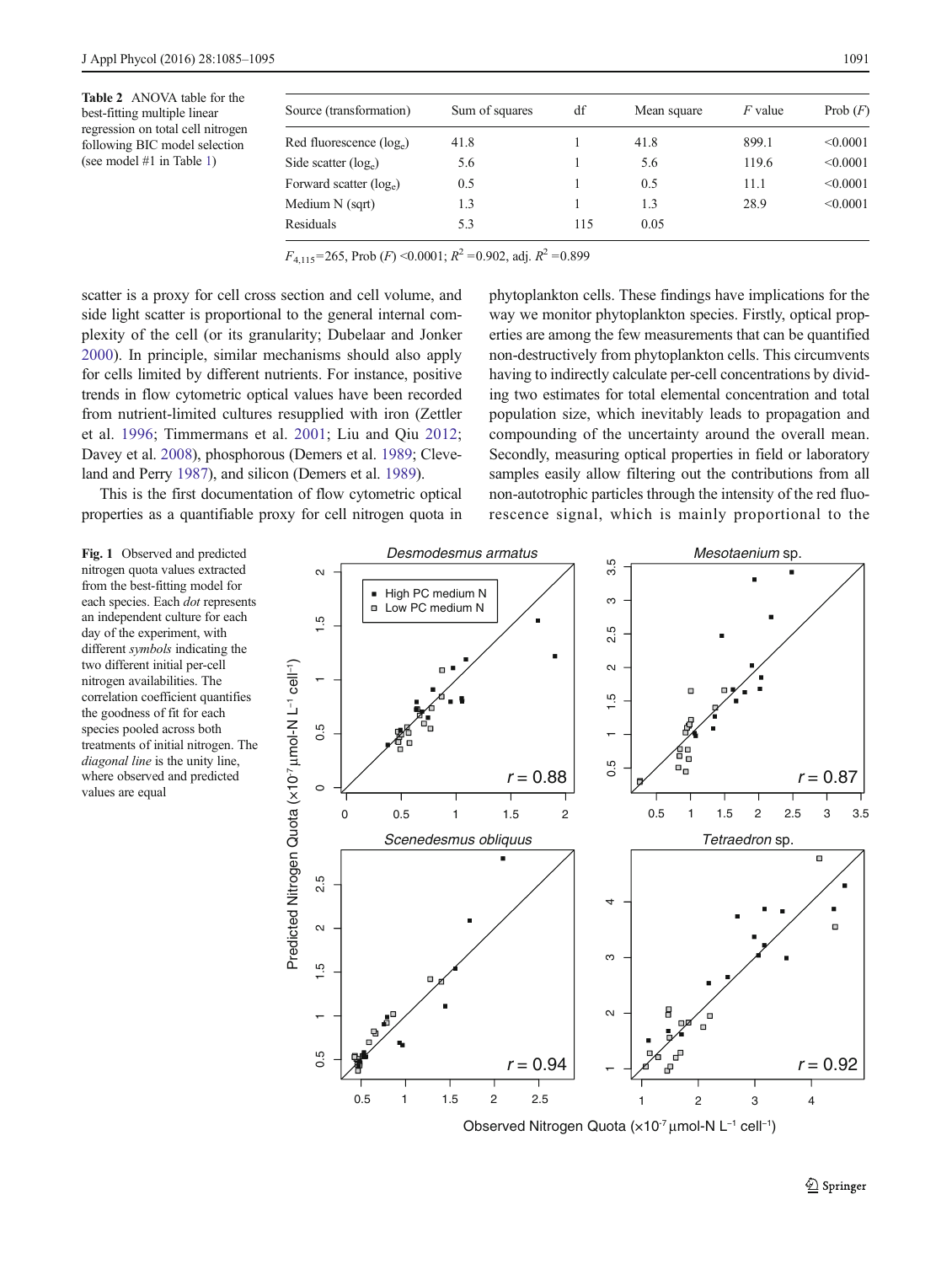<span id="page-7-0"></span>

Fig. 2 The unique contribution of explanatory variables for red fluorescence (Red), side light scatter (Side), forward light scatter (Forward), and medium nitrogen (Medium N) to the coefficient of determination ( $R^2 \pm 95$  % bootstrapped confidence intervals) of the multiple regression model (see Table [1\)](#page-5-0), as calculated by the hierarchical partitioning method (HPM). Total model explained variability (i.e., sum of the four unique contributions) was 90 %

concentration of pigments in photosynthetic tissues (Dubelaar and Jonker [2000](#page-9-0)). Moreover, it is now technologically feasible to measure phytoplankton optical properties from automated monitoring stations (Thyssen et al. [2014](#page-10-0); Zhou et al. [2012\)](#page-10-0). The temporal resolution from such flow cytometric time series can provide important information about the influence of biotic and abiotic factors on nitrogen quota dynamics.

Introducing a protocol for flow cytometric analysis of nitrogen status can also benefit microalgal biotechnological production systems. Imposing a nitrogen-limited regime to a culture can substantially enhance the production of storage lipids (e.g., triacylglycerols) and carbohydrates (mainly starch), leading to a significant increase in the specific value of the microalgal biomass (Ikaran et al. [2015\)](#page-9-0). Today, conventional analytical methods are often implemented for monitoring and optimizing biomass quality, but with results only available considerable time after each sample is taken (da Silva et al. [2012\)](#page-9-0). Only recently, flow cytometric systems for continuous culture monitoring of lipid content, cell size, enzyme activity, and identification of microbial species are starting to emerge (da Silva et al. [2012](#page-9-0); Hyka et al. [2013\)](#page-9-0). While not common, such near-instantaneous methods have already produced some improvements in the productivity and the reproducibility of microalgal cultivation processes (de la Jara et al. [2003](#page-9-0); Gouveia et al. [2009](#page-9-0); Doan and Obbard [2011](#page-9-0)). Our approach can complement such applications of flow cytometry, by facilitating rapid assessments of culture nitrogen status.

It is important to quantify the variability of the relationship between optical properties and nitrogen quota across different species. Trends in optical properties mainly depend on the relative composition of different types of pigments within a cell (Sosik et al. [1989](#page-10-0)). Hence, it is likely that taxonomically related species will often show consistent relationships in optical properties. In this study, the calibrated relationship between nitrogen quota and cell optical properties was consistent across three chlorophytes and one charophyte species (BIC selected against species-specific coefficients; see Tables [1](#page-5-0) and [2\)](#page-6-0). This means that an increase in internal nitrogen corresponded to the same response in optical properties across all four species. The extent to which this relationship remains consistent across more



Fig. 3 Multiple linear regression for total cell nitrogen as a function of the two most important model explanatory variables: flow cytometric red fluorescence and side scatter (see Table [1](#page-5-0) and Fig. 2). Optical values are in relative units and normalized by mean optical values of the flow cytometric beads. Each point is a daily measurement at 18:00 collected

from a factorial design of two independent replicate cultures for four species for two initial cell densities  $(R^2=0.868)$ . Points and perpendicular residuals to the prediction plane are color-coded for the four different species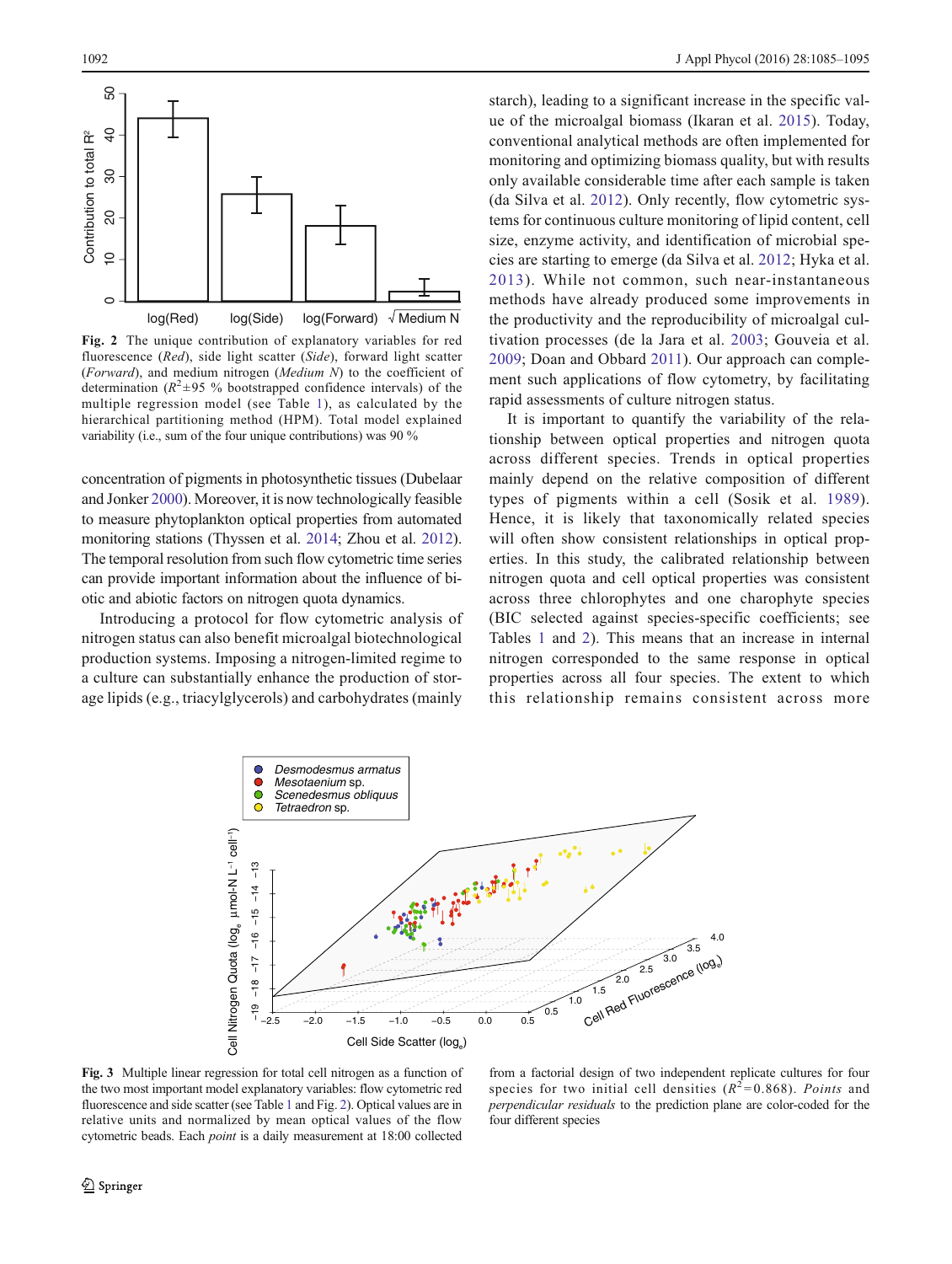<span id="page-8-0"></span>

Fig. 4 Linear regression for total cell nitrogen as a function of red fluorescence with 95 % confidence intervals (red envelop) and 95 % projection intervals (dashed lines). Optical values are in relative units and are normalized by mean optical values of flow cytometric beads. Each point is a daily measurement of a species at 18:00 from two independent replicate cultures at two initial cell densities  $(R^2=0.77)$ 

taxonomically disparate species, however, requires further investigation.

Future research should assess the reliability of optical properties as a proxy for nitrogen quota when extended from laboratory cultures to field samples of mixed assemblages. This requires analyzing the effects of additional covariates, such as the effects of multiple potentially limiting nutrients. Furthermore, cells can photoacclimatize and change their pigment concentrations when exposed to different light intensities (Collier [2000;](#page-9-0) Dusenberry et al. [1999;](#page-9-0) Jacquet et al. [1998\)](#page-9-0). Hence, the influence of light irradiance on the relationship between optical properties and nitrogen quota should be calibrated. Finally, optical characteristics also change throughout the diel cycle, usually increasing intensity throughout the light phase (Mas et al. [2008;](#page-9-0) DuRand and Olson [1998\)](#page-9-0), highlighting the need to standardize for time of sampling. Assessing each individual contribution from these factors can facilitate the comprehensive interpretation of time series of per-cell optical properties with respect to nitrogen quota from field samples.

The capacity of phytoplankton cells to assimilate and store growth-limiting nutrients has important implications in nature and in engineered systems. Presently available techniques for directly measuring nitrogen quota in phytoplankton cells are difficult and not feasible for monitoring frequently or over large areas (Shelly et al. [2010](#page-10-0)). The use of optical proxies has already revolutionized the scale and frequency of phytoplankton monitoring. For instance, the MODIS spectroradiometer installed on satellites Terra and Aqua documented, for the first time, patterns of global primary production on ocean surfaces by recording total chlorophyll

fluorescence as a proxy for phytoplankton biomass (Bordi et al. 1999). Today, flow cytometers are installed in most oceanographic vessels and can even be designed as automated submersible units for continuous monitoring of natural phytoplankton assemblages or microalgal bioreactors (Yentsch et al. [1983](#page-10-0); Olson et al. [2003](#page-9-0)). The results of the present study indicate that flow cytometric data does not just indicate total population size but also has the potential to provide information on nitrogen quota of phytoplankton cells.

Acknowledgments We are grateful to the North Queensland Algal Identification and Culturing Facility (NQAIF), in particular Stan Hudson and Florian Berner. We also thank A/Prof Bruce Bowden and Prof James Burnell for the assistance in laboratory protocols. Finally, we thank Dr Lyndon Llewellyn, Dr Christian Lonborg, Dr Murray Logan, and Dr Catia Carreira for the helpful advice. This research was supported by AIMS@JCU (aims.jcu.edu.au), the Australian Institute of Marine Science ([www.aims.gov.au\)](http://www.aims.gov.au/), the Advanced Manufacturing Cooperative Research Centre (Project 2.3.4), and James Cook University ([www.jcu.](http://www.jcu.edu.au/) [edu.au\)](http://www.jcu.edu.au/). We also thank the reviewers, whose comments and suggestions helped improve the manuscript.

## References

- Adams C, Godfrey V, Wahlen B, Seefeldt L, Bugbee B (2013) Understanding precision nitrogen stress to optimize the growth and lipid content tradeoff in oleaginous green microalgae. Bioresour Technol 131:188–194
- Balfoort HW, Berman T, Maestrini SY, Wenzel A, Zohary T (1992) Flowcytometry—instrumentation and application in phytoplankton research. Hydrobiologia 238:89–97
- Barton K (2014) R Package "MuMIn": Model selection and model averaging based on information criteria (AICc and alike)
- Beardall J, Young E, Roberts S (2001) Approaches for determining phytoplankton nutrient limitation. Aquat Sci 63:44–69
- Bertilsson S, Berglund O, Karl DM, Chisholm SW (2003) Elemental composition of marine Prochlorococcus and Synechococcus: implications for the ecological stoichiometry of the sea. Limnol Oceanogr 48:1721–1731
- Bordi F, Neeck S, Scolese C (1999) Contribution of EOS Terra to Earth science. In: Fujisada H, Lurie JB (eds) Sensors, systems, and nextgeneration satellites, vol 3870, Proceedings of the Society of Photo-Optical Instrumentation Engineers (Spie). Spie-Int Soc Optical Engineering, Bellingham, pp 260–268
- Brookes JD, Geary SM, Ganf GG, Burch MD (2000) Use of FDA and flow cytometry to assess metabolic activity as an indicator of nutrient status in phytoplankton. J Mar Freshw Res 51:817–823
- Cataldo DA, Haroon M, Schrader LE, Youngs VL (1975) Rapid colorimetric determination of nitrate in plant-tissue by nitration of salicylic-acid. Commun Soil Sci Plant Anal 6:71–80
- Cavender-Bares KK, Mann EL, Chisholm SW, Ondrusek ME, Bidigare RR (1999) Differential response of equatorial Pacific phytoplankton to iron fertilization. Limnol Oceanogr 44:237–246
- Chevan A, Sutherland M (1991) Hierarchical partitioning. Am Stat 45: 90–96
- Clescerl LS, Greenberg AE, Eaton AD (1999) 4500 NO<sub>3</sub> Nitrogen (Nitrate). In: APHA, AWWA, WPCF (eds) Standard Methods For Examination of Water and Wastewater. 20th edn. Amer Public Health Assn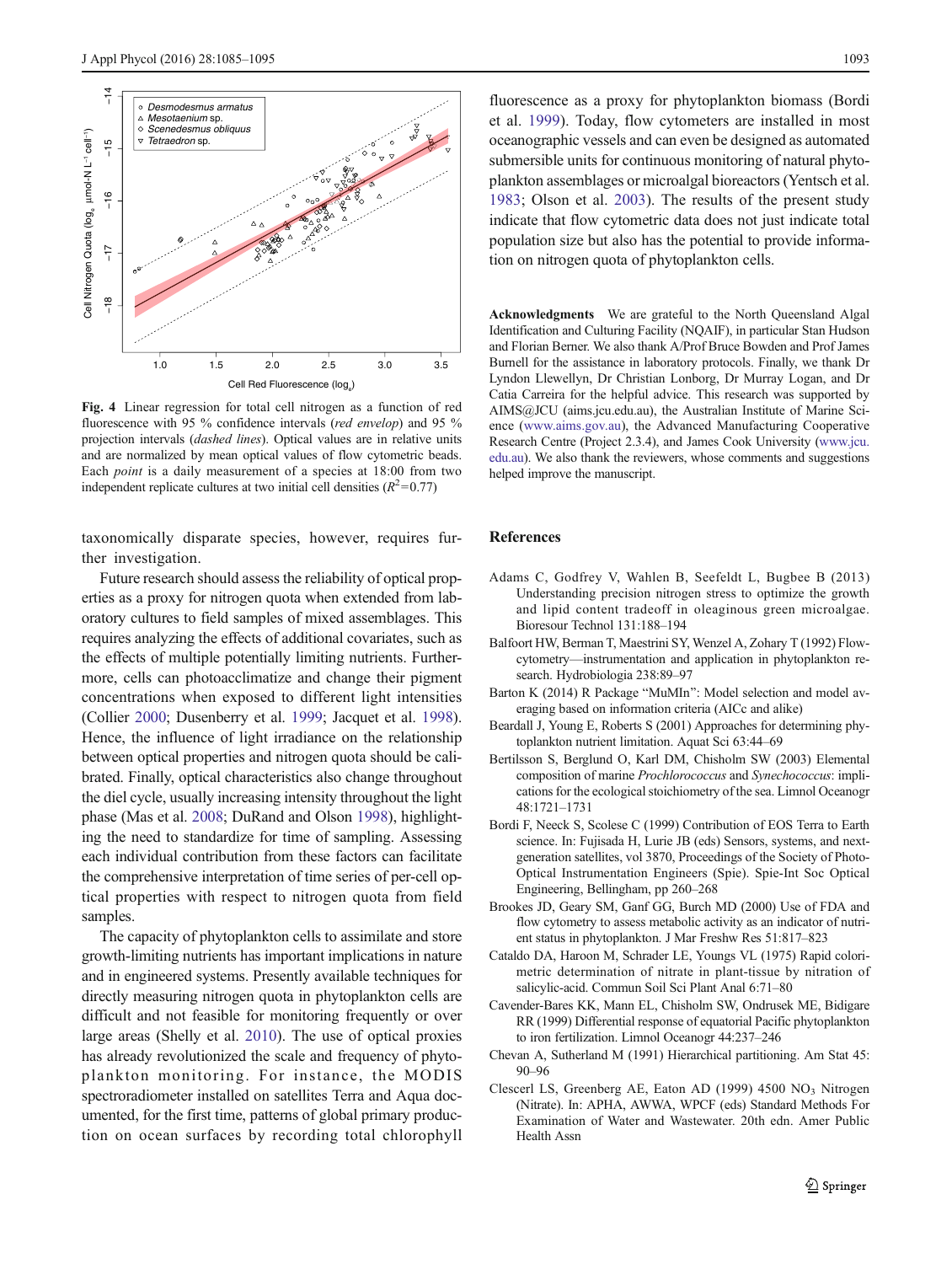- <span id="page-9-0"></span>Cleveland JS, Perry MJ (1987) Quantum yield, relative specific absorption and fluorescence in nitrogen-limited Chaetoceros gracilis. Mar Biol 94:489–497
- Cloern JE (2001) Our evolving conceptual model of the coastal eutrophication problem. Mar Ecol Prog Ser 210:223–253
- Collier JL (2000) Flow cytometry and the single cell in phycology. J Phycol 36:628–644
- R Core Team (2014) R: A language and environment for statistical computing. R Foundation for Statistical Computing, Vienna, Austria. URL [http://www.R-project.org/](http://www.r-project.org/)
- da Silva TL, Roseiro JC, Reis A (2012) Applications and perspectives of multi-parameter flow cytometry to microbial biofuels production processes. Trends Biotechnol 30:225–232
- Davey M, Tarran GA, Mills MM, Ridame C, Geider RJ, LaRoche J (2008) Nutrient limitation of picophytoplankton photosynthesis and growth in the tropical North Atlantic. Limnol Oceanogr 53: 1722–1733
- de la Jara A, Mendoza H, Martel A, Molina C, Nordströn L, de la Rosa V, Díaz R (2003) Flow cytometric determination of lipid content in a marine dinoflagellate, Crypthecodinium cohnii. J Appl Phycol 15: 433–438
- Delia CF, Steudler PA, Corwin N (1977) Determination of total nitrogen in aqueous samples using persulfate digestion. Limnol Oceanogr 22: 760–764
- Demers S, Davis K, Cucci TL (1989) A flow cytometric approach to assessing the environmental and physiological status of phytoplankton. Cytometry 10:644–652
- Doan TTY, Obbard JP (2011) Enhanced lipid production in Nannochloropsis sp. using fluorescence-activated cell sorting. Glob Change Biol Bioenergy 3:264–270
- Dodds WK, Strauss EA, Lehmann R (1993) Nutrient dilution and removal bioassays to estimate phytoplankton response to nutrient control. Arch Hydrobiol 128:467–481
- Dortch Q, Clayton JR, Thoresen SS, Ahmed SI (1984) Speciesdifferences in accumulation of nitrogen pools in phytoplankton. Mar Biol 81:237–250
- Dubelaar GBJ, Jonker RR (2000) Flow cytometry as a tool for the study of phytoplankton. Sci Mar 64:135–156
- DuRand MD, Olson RJ (1996) Contributions of phytoplankton light scattering and cell concentration changes to diel variations in beam attenuation in the equatorial Pacific from flow cytometric measurements of pico-, ultra- and nanoplankton. Deep-Sea Res II 43:891– 906
- DuRand MD, Olson RJ (1998) Diel patterns in optical properties of the chlorophyte Nannochloris sp.: relating individual-cell to bulk measurements. Limnol Oceanogr 43:1107–1118
- DuRand MD, Green RE, Sosik HM, Olson RJ (2002) Diel variations in optical properties of Micromonas pusilla (Prasinophyceae). J Phycol 38:1132–1142
- Dusenberry JA, Olson RJ, Chisholm SW (1999) Frequency distributions of phytoplankton single-cell fluorescence and vertical mixing in the surface ocean. Limnol Oceanogr 44:431–436
- Eaton A, Clesceri L, Rice E, Greenberg A (2005) Protocol 4500-N C. Persulfate Method. In: APHA, AWWA, WPCF (eds) Standard Methods for the examination of water and wastewater. 21 edn. Amer Public Health Assn
- Gouveia L, Marques AE, da Silva TL, Reis A (2009) Neochloris oleabundans UTEX #1185: a suitable renewable lipid source for biofuel production. J Ind Microbiol Biotechnol 36:821–826
- Graziano LM, Geider RJ, Li WKW, Olaizola M (1996) Nitrogen limitation of North Atlantic phytoplankton: analysis of physiological condition in nutrient enrichment experiments. Aquat Microb Ecol 11: 53–64
- Gromping U (2006) Relative importance for linear regression in R: the package relaimpo. J Stat Softw 17(1)
- Gromping U (2007) Estimators of relative importance in linear regression based on variance decomposition. Am Stat 61:139–147
- Grover JP (1991) Resource competition in a variable environment—phytoplankton growing according to the variable-internal-stores model. Am Nat 138:811–835
- Hayes PK, Whitaker TM, Fogg GE (1984) The distribution and nutrient status of phytoplankton in the Southern Ocean between 20° and 70° W. Polar Biol 3:153–165
- Hecky R, Kilham P (1988) Nutrient limitation of phytoplankton in freshwater and marine environments: a review of recent evidence on the effects of enrichment. Limnol Oceanogr 33:796–822
- Holt RD (2008) Theoretical perspectives on resource pulses. Ecology 89: 671–681
- Howarth RW (1988) Nutrient limitation of net primary production in marine ecosystems. Annu Rev Ecol Syst 19:89–110
- Hyka P, Lickova S, Pribyl P, Melzoch K, Kovar K (2013) Flow cytometry for the development of biotechnological processes with microalgae. Biotechnol Adv 31:2–16
- Ikaran Z, Suárez-Alvarez S, Urreta I, Castañón S (2015) The effect of nitrogen limitation on the physiology and metabolism of Chlorella vulgaris var L3. Algal Res 10:134–144
- Jacquet S, Lennon JF, Marie D, Vaulot D (1998) Picoplankton population dynamics in coastal waters of the northwestern Mediterranean Sea. Limnol Oceanogr 43:1916–1931
- Kass RE, Raftery AE (1995) Bayes factors. J Am Stat Assoc 90:773–795
- Kolber Z, Zehr J, Falkowski P (1988) Effects of growth irradiance and nitrogen limitation on photosynthetic energy conversion in Photosystem II. Plant Physiol 88:923–929
- Lanoul A, Coleman T, Asher SA (2002) UV resonance raman spectroscopic detection of nitrate and nitrite in wastewater treatment processes. Anal Chem 74:1458–1461
- Li G, Brown CM, Jeans JA, Donaher NA, McCarthy A, Campbell DA (2014) The nitrogen costs of photosynthesis in a diatom under current and future pCO. New Phytol 205:533–543
- Liu SW, Qiu BS (2012) Different responses of photosynthesis and flow cytometric signals to iron limitation and nitrogen source in coastal and oceanic Synechococcus strains (Cyanophyceae). Mar Biol 159: 519–532
- Luning K (2005) Endogenous rhythms and daylength effects in macroalgal development. In: Andersen RA (ed) Algal culturing techniques. Elsevier/Academic Press, Burlington, pp 347–364
- Malerba ME, Connolly SR, Heimann K (2012) Nitrate-nitrite dynamics and phytoplankton growth: formulation and experimental evaluation of a dynamic model. Limnol Oceanogr 57:1555–1571
- Mas S, Roy S, Blouin F, Mostajir B, Therriault JC, Nozais C, Demers S (2008) Diel variations in optical properties of Imantonia rotunda (Haptophyceae) and Thalassiosira pseudonana (Bacillariophyceae) exposed to different irradiance levels. J Phycol 44:551–563
- Mulholland MR, Lomas MW (2008) Nitrogen uptake and assimilation. In: Capone DG, Bronk DA, Mulholland MR, Carpenter EJ (eds) Nitrogen in Marine Environment, 2nd edn. Elsevier, Amsterdam, pp 303–384
- Nichols HW (1973) Growth media freshwater. In: Stein J (ed) Handbook of phycological methods. Cambridge University Press, Cambridge, pp 7–24
- Olson RJ, Shalapyonok A, Sosik HM (2003) An automated submersible flow cytometer for analyzing pico- and nanophytoplankton: FlowCytobot. Deep-Sea Res I 50:301–315
- Raimbault P, Diaz F, Pouvesle W, Boudjellal B (1999) Simultaneous determination of particulate organic carbon, nitrogen and phosphorus collected on filters, using a semi-automatic wet-oxidation method. Mar Ecol Prog Ser 180:289–295
- Rodolfi L, Zittelli GC, Bassi N, Padovani G, Biondi N, Bonini G, Tredici MR (2009) Microalgae for oil: strain selection, induction of lipid